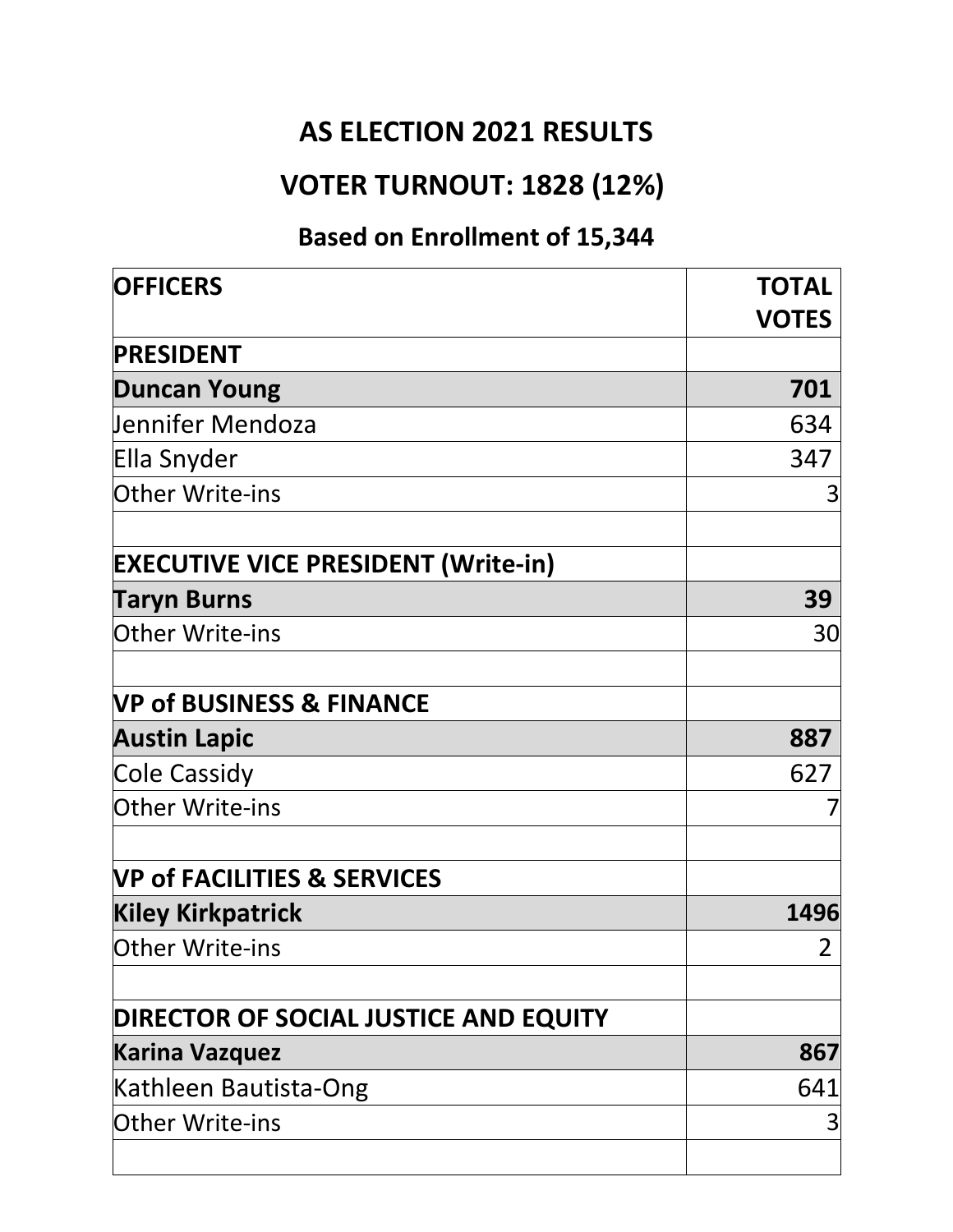| <b>DIRECTOR OF UNIVERSITY AFFAIRS (Write-in)</b>                            |      |
|-----------------------------------------------------------------------------|------|
| <b>Olivia Rosso</b>                                                         | 161  |
| <b>Other Write-ins</b>                                                      | 70   |
| <b>COMMISSIONER OF COMMUNITY AFFAIRS</b><br>(Write-in)                      |      |
| <b>Tyrell Simmons</b>                                                       | 84   |
| <b>Other Write-ins</b>                                                      | 45   |
| COMMISSIONER OF SUSTAINABILITY AFFAIRS                                      |      |
| <b>Michelle Borges</b>                                                      | 1436 |
| <b>Other Write-ins</b>                                                      | 20   |
| COMMISSIONER OF LEGISLATIVE AFFAIRS                                         |      |
| <b>Michelle Davis</b>                                                       | 1474 |
| <b>Other Write-ins</b>                                                      | З    |
| <b>COMMISSIONER OF STUDENT ENGAGEMENT</b><br><b>AND ADVOCACY (Write-in)</b> |      |
| <b>Megan Oliver</b>                                                         | 123  |
| <b>Other Write-ins</b>                                                      | 76   |
| <b>SENATORS</b>                                                             |      |
| <b>COLLEGE OF AGRICULTURE</b>                                               |      |
| <b>Tyler Jenkins</b>                                                        | 681  |
| <b>Malia Telles</b>                                                         | 562  |
| Melvin Quezada Haro                                                         | 224  |
| <b>Other Write-ins</b>                                                      | 2    |
|                                                                             |      |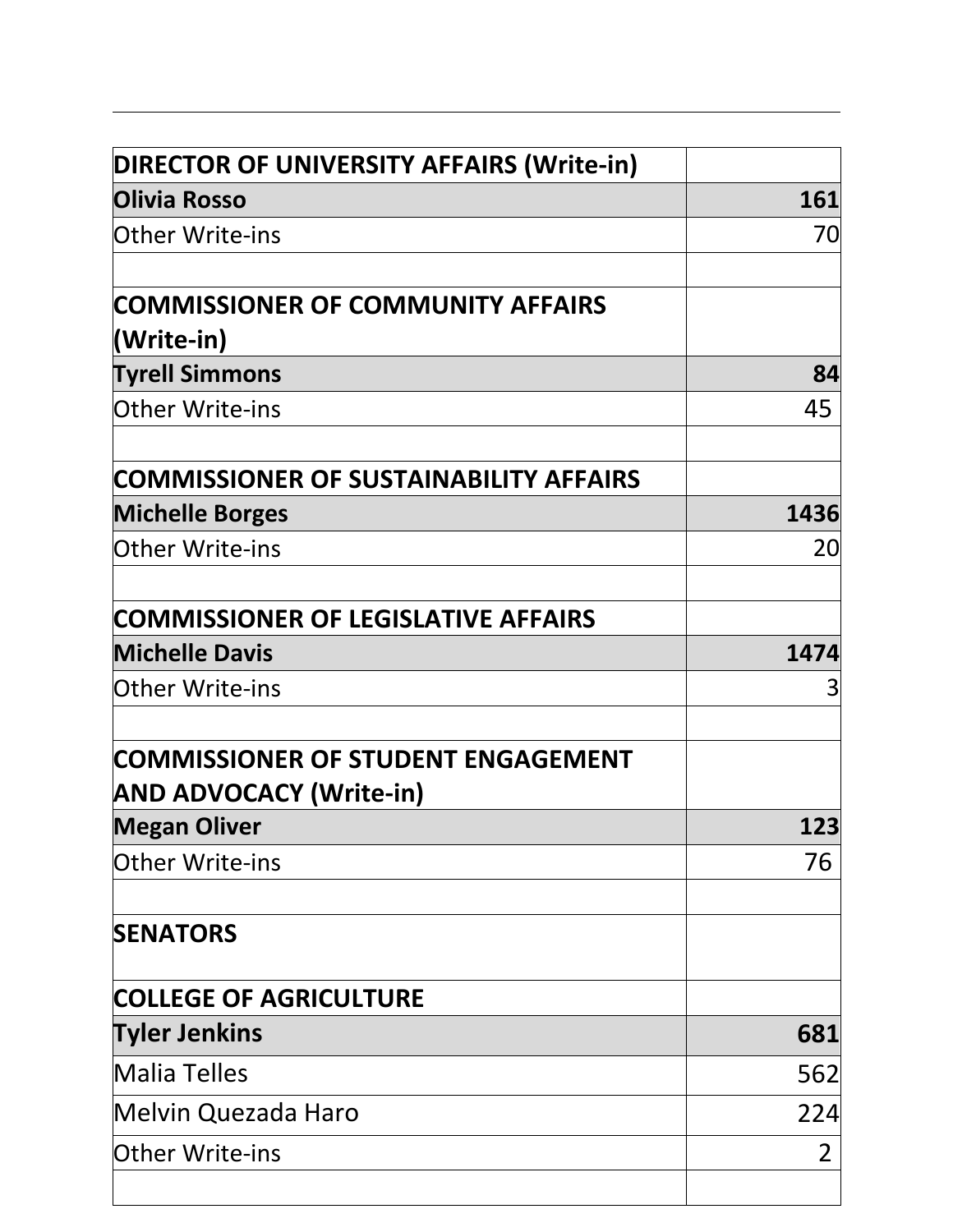| <b>COLLEGE OF BEHAVIORAL AND SOCIAL</b><br><b>SCIENCES</b>                             |      |
|----------------------------------------------------------------------------------------|------|
| <b>Katherine Chai</b>                                                                  | 1389 |
| <b>Other Write-ins</b>                                                                 | 5    |
| <b>COLLEGE OF COMMUNICATION AND</b>                                                    |      |
| <b>EDUCATION</b>                                                                       |      |
| <b>Krystal Alvarez</b>                                                                 | 1363 |
| <b>Other Write-ins</b>                                                                 | 41   |
| <b>COLLEGE OF ENGINEERING, COMPUTER</b><br><b>SCIENCE, AND CONSTRUCTION MANAGEMENT</b> |      |
| (Write-in)<br><b>Matthew Burns</b>                                                     |      |
| <b>Other Write-ins</b>                                                                 | 68   |
|                                                                                        | 26   |
| <b>COLLEGE OF HUMANITIES AND FINE ARTS</b><br>(Write-in)                               |      |
| <b>Demondra Martin</b>                                                                 | 23   |
| <b>Other Write-ins</b>                                                                 | 32   |
| <b>COLLEGE OF NATURAL SCIENCES</b>                                                     |      |
| <b>James Lawrence</b>                                                                  | 1384 |
| <b>Other Write-ins</b>                                                                 |      |
| <b>COLLEGE OF BUSINESS (Write-in)</b>                                                  |      |
| Nina Cardinale                                                                         | 147  |
| <b>Other Write-ins</b>                                                                 | 44   |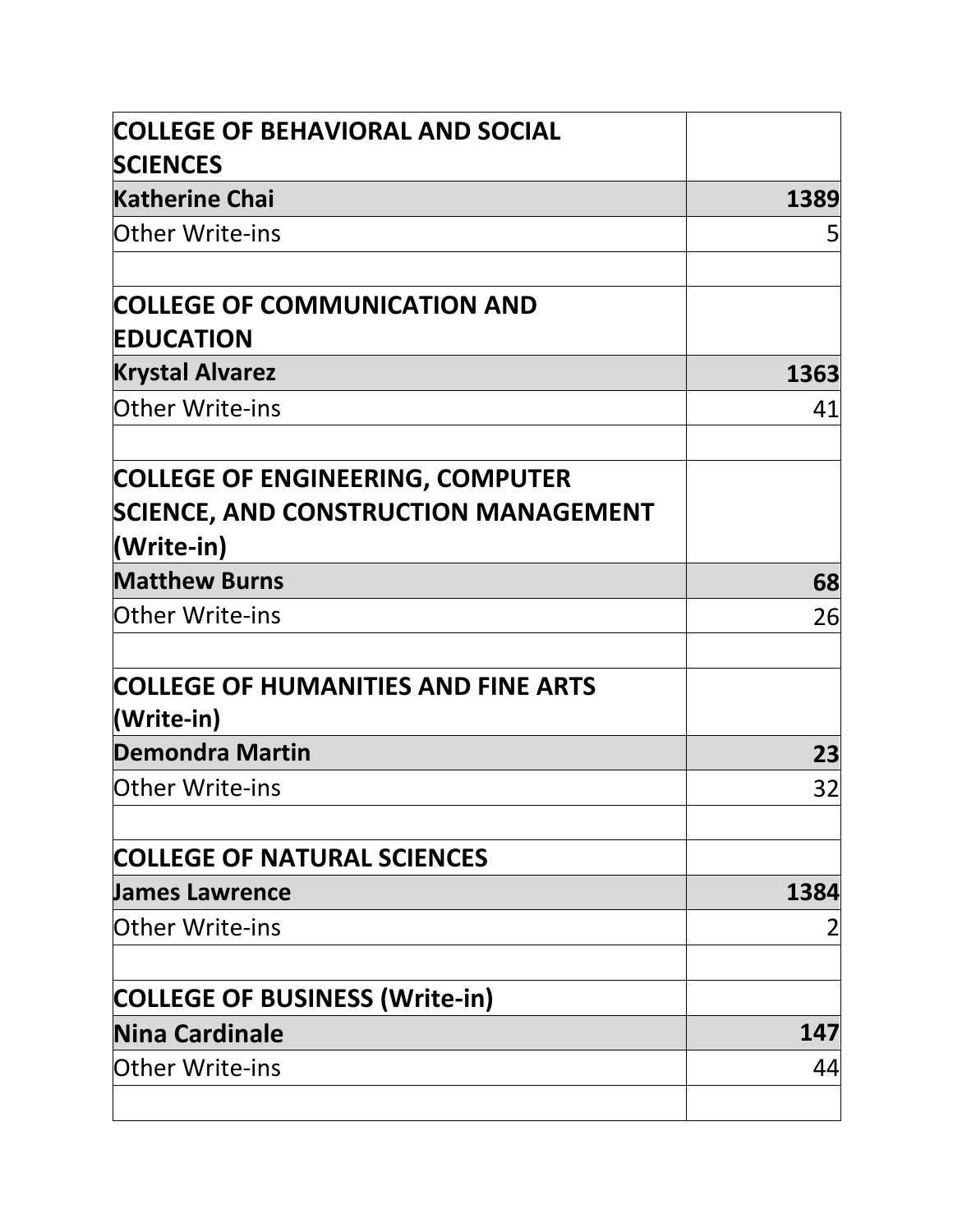## **REVENUE SHARING**

| <b>CLUB/ORGANIZATION</b>                                | <b>DOLLARS</b> | <b>VOTERS</b> |
|---------------------------------------------------------|----------------|---------------|
| Alpha Delta Pi                                          | 1,542.50       | 112           |
| Gamma Phi Beta                                          | 972.5          | 86            |
| Kappa Sigma                                             | 805            | 58            |
| Sigma Kappa                                             | 625            | 53            |
| Delta Chi                                               | 617.5          | 49            |
| <b>Computer Graphics Club</b>                           | 610            | 47            |
| Alpha Gamma Delta                                       | 590            | 53            |
| Phi Kappa Tau                                           | 572.5          | 41            |
| Alpha Phi                                               | 520            | 40            |
| Envy                                                    | 485            | 49            |
| Alpha Omicron Pi                                        | 477.5          | 39            |
| Christian Challenge                                     | 435            | 37            |
| Community Action Volunteers in Education (CAVE)         | 422.5          | 51            |
| Lambda Chi Alpha                                        | 400            | 31            |
| Sigma Pi                                                | 400            | 29            |
| Alpha Sigma Phi                                         | 387.5          | 28            |
| AS Child Development Lab (CDL)                          | 372.5          | 44            |
| Sigma Alpha                                             | 362.5          | 30            |
| Sigma Nu                                                | 357.5          | 28            |
| <b>MEChA</b>                                            | 345            | 44            |
| <b>Indian Student Association</b>                       | 337.5          | 29            |
| Association for Women in Business                       | 320            | 41            |
| <b>Wildcat Fitness</b>                                  | 320            | 49            |
| <b>Chico State Nursing Club</b>                         | 302.5          | 34            |
| <b>Wildcat Gaming</b>                                   | 292.5          | 40            |
| National Student Speech Language Hearing Association    | 290            | 25            |
| Alpha Epsilon Pi                                        | 285            | 23            |
| <b>Chico State Economics Club</b>                       | 265            | 20            |
| Recreation Hospitality and Parks Society (RHAPS)        | 260            | 26            |
| <b>Student California Teachers Association (SCTA)</b>   | 252.5          | 28            |
| Tau Kappa Epsilon                                       | 240            | 23            |
| Pre-Law Society                                         | 237.5          | 24            |
| <b>California Nursing Students Association</b>          | 230            | 31            |
| Psi Chi- International Honor Society in Psychology      | 225            | 20            |
| CSU, Chico Upward Bound                                 | 215            | 28            |
| Momentum                                                | 215            | 20            |
| Society of Women Engineers                              | 215            | 35            |
| Student Association Of Social Work SASW (Undergraduate) | 215            | 16            |
| AIGA Chico State (American Institute of Graphic Arts)   | 202.5          | 18            |
| Phi Delta Theta                                         | 202.5          | 19            |
| Alpha Gamma Rho                                         | 200            | 16            |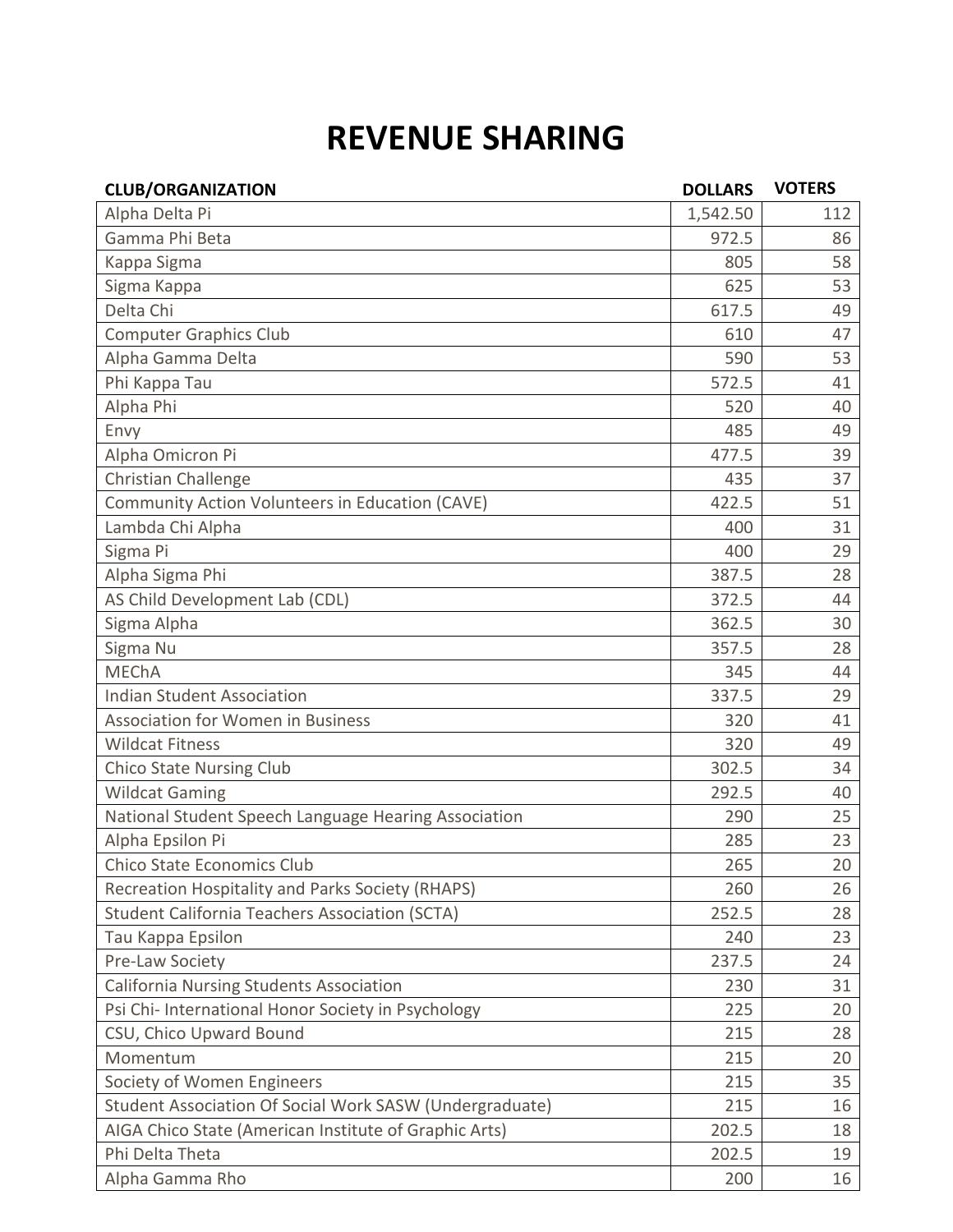| <b>Ballroom Dance</b>                                               | 200   | 24             |
|---------------------------------------------------------------------|-------|----------------|
| <b>Student Veteran Organization</b>                                 | 195   | 17             |
| Lambda Theta Alpha                                                  | 182.5 | 16             |
| Anthropology Graduate Student Association                           | 175   | 14             |
| <b>Native American Club</b>                                         | 175   | 21             |
| Pre-Veterinary Club at CSU, Chico                                   | 170   | 18             |
| <b>Hmong Student Association</b>                                    | 165   | 20             |
| Math Club                                                           | 165   | 20             |
| <b>National Association for Music Education</b>                     | 165   | 17             |
| <b>Art History Collective</b>                                       | 160   | 17             |
| Filipino American Student Organization (FASO)                       | 160   | 21             |
| Delta Sigma Pi                                                      | 157.5 | 15             |
| Sociological Association of Chico State (SACS)                      | 157.5 | 17             |
| The Management Club                                                 | 157.5 | 15             |
| Child Development Student Association                               | 152.5 | 18             |
| Leaders Educating for the Advancement of Dreamers                   | 152.5 | 17             |
| Newman Catholic Center                                              | 152.5 | 19             |
| Student Affiliates of the American Chemical Society (SAACS)         | 150   | 15             |
| Hillel/Jewish Student Union                                         | 142.5 | 20             |
| Chico State Women in Construction                                   | 140   | 25             |
| <b>German Club</b>                                                  | 137.5 | 13             |
| LoveBug                                                             | 137.5 | 19             |
| Pacific Islander Club                                               | 137.5 | 16             |
| Phi Alpha Theta                                                     | 135   | 12             |
| Gamma Zeta Alpha                                                    | 132.5 | 12             |
| <b>Pre-Medical Association</b>                                      | 132.5 | 17             |
| <b>SAP Club</b>                                                     | 130   | 13             |
| <b>Omicron Theta Epsilon- Biology Honors Society</b>                | 125   | 15             |
| American Marketing Association   Chico                              | 120   | 15             |
| Investor's Club                                                     | 110   | 12             |
| <b>Exercise Physiology Majors Club</b>                              | 107.5 | 12             |
| <b>Health Professionals Association</b>                             | 105   | 11             |
| Crop Science and Horticulture Club                                  | 97.5  | 13             |
| Latitude 39 (Geography Club)                                        | 97.5  | $\overline{7}$ |
| <b>Business Information Systems Society</b>                         | 95    | 12             |
| <b>Chico Sheep Association</b>                                      | 95    | 12             |
| Eta Mu Theta                                                        | 95    | 7              |
| Lambda Theta Phi                                                    | 95    | $\overline{7}$ |
| Chico Health Administration Club                                    | 92.5  | 10             |
| Sigma Chi                                                           | 92.5  | 8              |
| Alpha Zeta Eta                                                      | 90    | $\overline{7}$ |
| Association for Computing Machinery's Council on Women in Computing | 90    | 11             |
| <b>Nutrition and Food Science</b>                                   | 90    | 9              |
| Chico Anthropological Society                                       | 85    | 11             |
| IEEE - Eta Kappa Nu                                                 | 85    | 8              |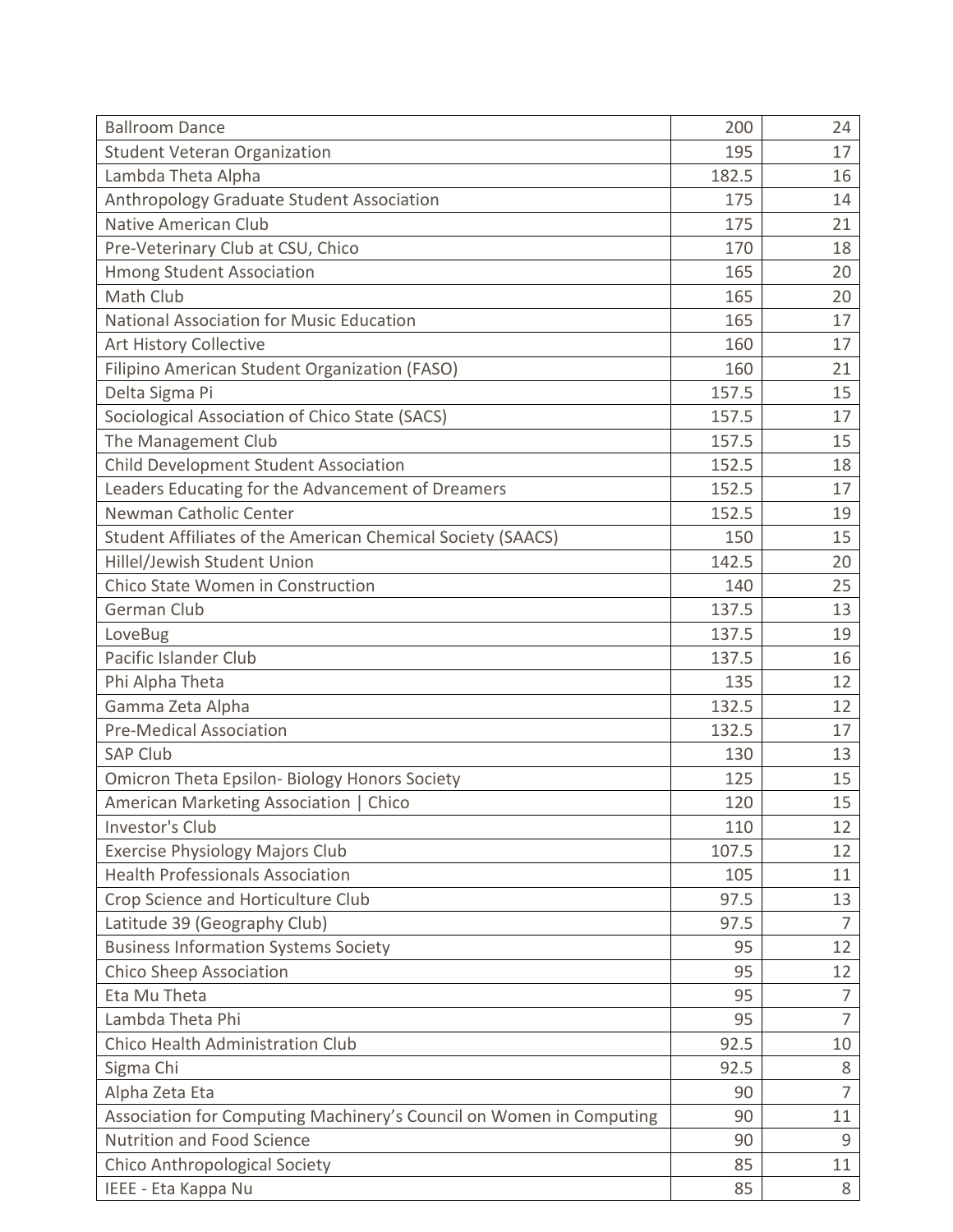| Epsilon Sigma Rho                                                    | 82.5     | 7              |
|----------------------------------------------------------------------|----------|----------------|
| Upsilon Kappa Delta                                                  | 80       | $\overline{7}$ |
| Delta Xi Phi                                                         | 77.5     | 7              |
| <b>National Band Association</b>                                     | 75       | $\mathsf 9$    |
| Associated General Contractors, Student Chapter                      | 70       | 7              |
| CSU, Chico Rangeland Management Club                                 | 70       | 8              |
| Lambda Theta Nu                                                      | 70       | 7              |
| <b>USRO</b>                                                          | 67.5     | 8              |
| Upsilon Pi Epsilon (UPE)                                             | 65       | 8              |
| <b>Alternative Energy Club</b>                                       | 62.5     | 10             |
| <b>Comparative Religion and Humanities Society</b>                   | 62.5     | 6              |
| Microbiology Club                                                    | 62.5     | $\overline{7}$ |
| Chico Minorities and Philosophy                                      | 60       | 10             |
| The National Society of Leadership and Success                       | 57.5     | 7              |
| Beta Alpha Psi                                                       | 55       | 5              |
| <b>CRU</b>                                                           | 55       | 6              |
| Photo Imaging Club                                                   | 55       | 7              |
| Sigma Omega Phi                                                      | 52.5     | 4              |
| <b>Graduate Business Association</b>                                 | 50       | 4              |
| Pre- Physician Assistant Club                                        | 47.5     | 5              |
| Society of Plastics Engineers                                        | 47.5     | 5              |
| Chi Epsilon Honor Society                                            | 45       | 4              |
| Institute of Electrical and Electronic Engineers                     | 45       | 6              |
| InterVarsity Christian Fellowship                                    | 42.5     | 4              |
| Zeta Sigma Chi                                                       | 42.5     | 4              |
| Painting and Drawing Club                                            | 40       | $\overline{7}$ |
| The Digital Filmmaker's Guild                                        | 40       | 4              |
| The Real Estate Club                                                 | 37.5     | 6              |
| Phi Eta Sigma National Honors Society                                | 35       | 5              |
| <b>Accounting Society</b>                                            | 30       | 4              |
| <b>National Science Teachers Association</b>                         | 30       | $\overline{2}$ |
| American Society of Civil Engineers                                  | 25       | 4              |
| Phi Beta Sigma                                                       | 22.5     | 4              |
| Chi Alpha CSU Chico                                                  | 15       | $\overline{2}$ |
| <b>Greek Legacy</b>                                                  | 15       | $\mathsf 3$    |
| Design Build Institute of America                                    | 12.5     | $\overline{2}$ |
| American Concrete Institute - Student Chapter                        | 5        | $\mathbf 1$    |
| IOTA IV Chapter of Sigma Lambda Chi International Construction Honor | 5        | $\mathbf{1}$   |
| Society                                                              |          |                |
| Mechanical Contractors Association (MCA)                             | 5        | $\mathbf 1$    |
| Nu Alpha Kappa                                                       | 5        | 1              |
| Society for Human Resource Management CSU, Chico Student Chapter     | 5        | 1              |
| Phi Chi Theta                                                        | 0        | 0              |
| Vendition Sales Society of Chico State                               | 0        | 0              |
| Total                                                                | \$24,435 |                |